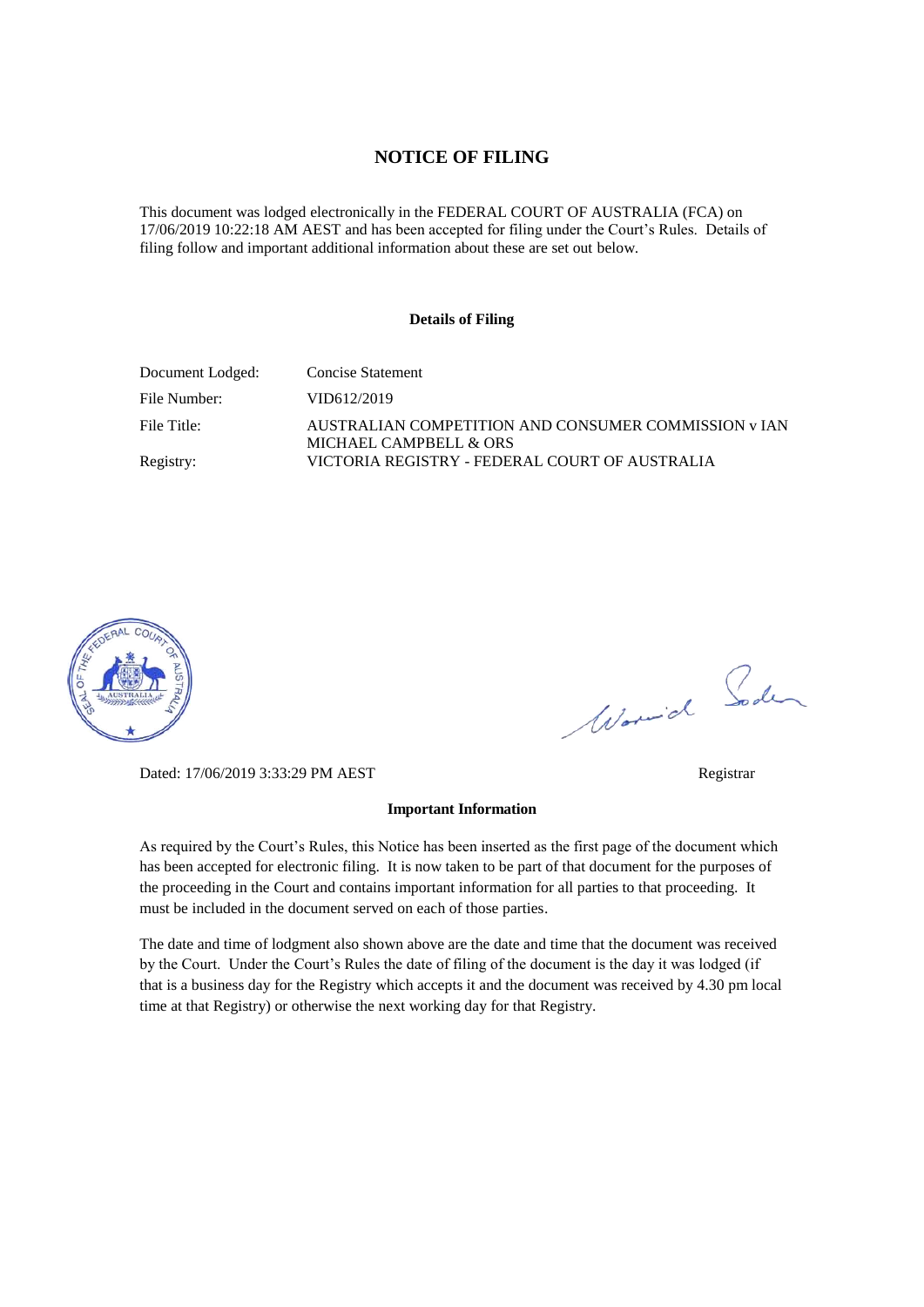No VID /2019

#### **CONCISE STATEMENT**

Federal Court of Australia District Registry: Melbourne Commercial and Corporations NPA Regulator and Consumer Protection sub−area

# **AUSTRALIAN COMPETITION AND CONSUMER COMMISSION**

Applicant

**JUMP LOOPS PTY LTD (ACN 611 066 589) (AND OTHERS LISTED IN THE SCHEDULE) Respondents** 

#### **A. OVERVIEW**

1. The Applicant **(ACCC)** alleges that the First Respondent **(Jump Loops)** and its holding company, the Second Respondent **(Swim Loops Holdings),** made false or misleading representations about the time it would take to set up an operating swim school business franchise, in contravention of ss 18 and 29 of the *Australian Consumer Law* **(ACL),** and that Jump Loops accepted payment from franchisees without providing operational franchises within the time specified or within a reasonable time, and in circumstances where it did not have reasonable grounds to believe it could do so, in contravention of s 36 of the ACL. The ACCC also alleges that Swim Loops Holdings was involved in Jump Loops' contraventions, and the director of the companies, the Third Respondent **(Mr Campbell)** was involved in both companies' contraventions.

# **B. IMPORTANT FACTS GIVING RISE TO THE CLAIM**

- 2. Since March 2016 Jump Loops has conducted business as the franchisor of JUMP! Swim Schools **(Jump Swim Schools),** and has promoted those franchises for sale to prospective franchisees. The rights and services to be provided under Jump Loops' franchise agreements are 'services' within the meaning of s 2 of the ACL. These included the supply of premises, fit out, training and associated rights to operate a Jump Swim Schools franchise, capable of providing learn−to swim services to the public.
- 3. The franchises were promoted, relevantly, by Jump Loops and Swim Loops Holdings sending an email to potential franchisees, who had responded to advertisements, attaching a brochure entitled 'Come on board with a Jump! Swim Schools franchise'. There were 3 versions of the brochure in the period since March 2016. Mr Campbell, who was described in the brochure as 'Founder and Managing Director', provided final authorisation and participated in preparing and distributing the brochures.

Prepared by: Matthew Crowley AGS lawyer within the meaning of s 551 of the *Judiciary Act 1903*

Address for Service: The Australian Government Solicitor, Level 34, 600 Bourke St, Melbourne, VIC 3000 Matthew.Crowley@ags.gov.au

File ref: 19002988

Telephone: 03 9242 1242 Lawyer's Email: Matthew.Crowley@ags.gov.au Facsimile: 03 9242 1333 DX 50 Melbourne

Filed on behalf of the Applicant, the Australian Competition and Consumer Commission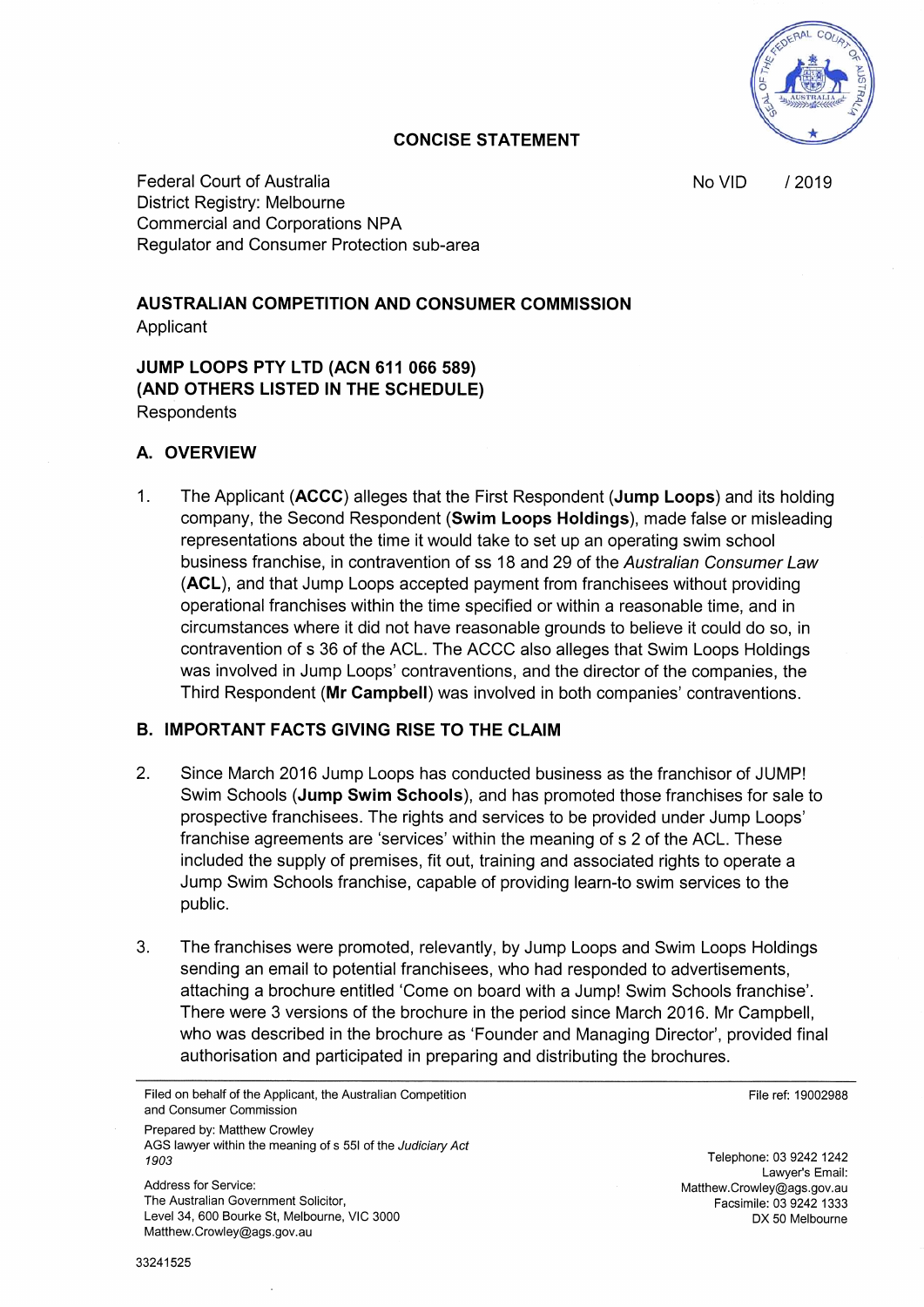- 4. Each franchise was sold on a 'turn−key' basis, with a swim school business to be handed over to the franchisee ready to operate. The brochure conveyed prominently, under the heading 'Why Jump', that an operational franchise would be provided within 12 months of a franchisee signing up to a franchise deed **(Representation).**
- 5. The Representation was false, misleading or deceptive, and/or likely to mislead or deceive, because most franchisees were not provided with an operational franchise within 12 months of signing−on to a franchise deed. In some cases no operational franchise was provided at all, and in other cases operational franchises were provided within a much longer timeframe than 12 months. As at 12 March 2019,at least 88 franchisees were still waiting in excess of 12 months for an operational franchise. The average wait time among these franchisees was 540 days (and in some cases, franchisees were waiting longer than 3 years).
- 6. To the extent the Representation was with respect to future matters, the ACCC relies on s 4 of the ACL and contends that Jump Loops and Swim Loops Holdings did not have reasonable grounds at all relevant times for making the Representation.
- 7. At all relevant times, Jump Loops and Swim Loops Holdings knew, or reasonably ought to have known, that the timing for Jump Loops' delivery of operational franchises was dependent on events which were outside of Jump Loops' control and that there was no reasonable grounds for representing that operational franchises would be delivered within 12 months of signing the franchise deeds.
- 8. From at least April 2017, Jump Loops and Swim Loops Holdings knew that Jump Loops had failed to supply operational franchises within 12 months of having entered into franchise deeds. Jump Loops failed to supply operational franchises within 12 months of signing a franchise deed to:
	- 8.1. at least 9 franchisees by mid−2017;
	- 8.2. at least 49 franchisees by mid−2018; and
	- 8.3. at least 94 franchisees by March 2019.
- 9. Jump Loops accepted from franchisees payment of various fees for setting up a Jump Swim School. The initial costs of setting up a Jump Swim School generally ranged from \$150,000 to \$175,000 per franchisee. Mr Campbell participated in accepting payment from franchisees, and Swim Loops Holdings treated monies received from franchisees as revenue of its group of companies.
- 10. At the time Jump Loops accepted the payments, there were reasonable grounds for believing that Jump Loops would not be able to provide the operational franchises to the relevant franchisees within 12 months of signing a franchise deed (which Jump Loops had specified by the conduct described in paragraph 4 above) or within a reasonable time. At all relevant times, Jump Loops was aware, or ought reasonably to have been aware of the absence of those grounds.
- 11. Further or alternatively, Jump Loops did not supply the operational franchises within the specified period or within a reasonable time of accepting payment.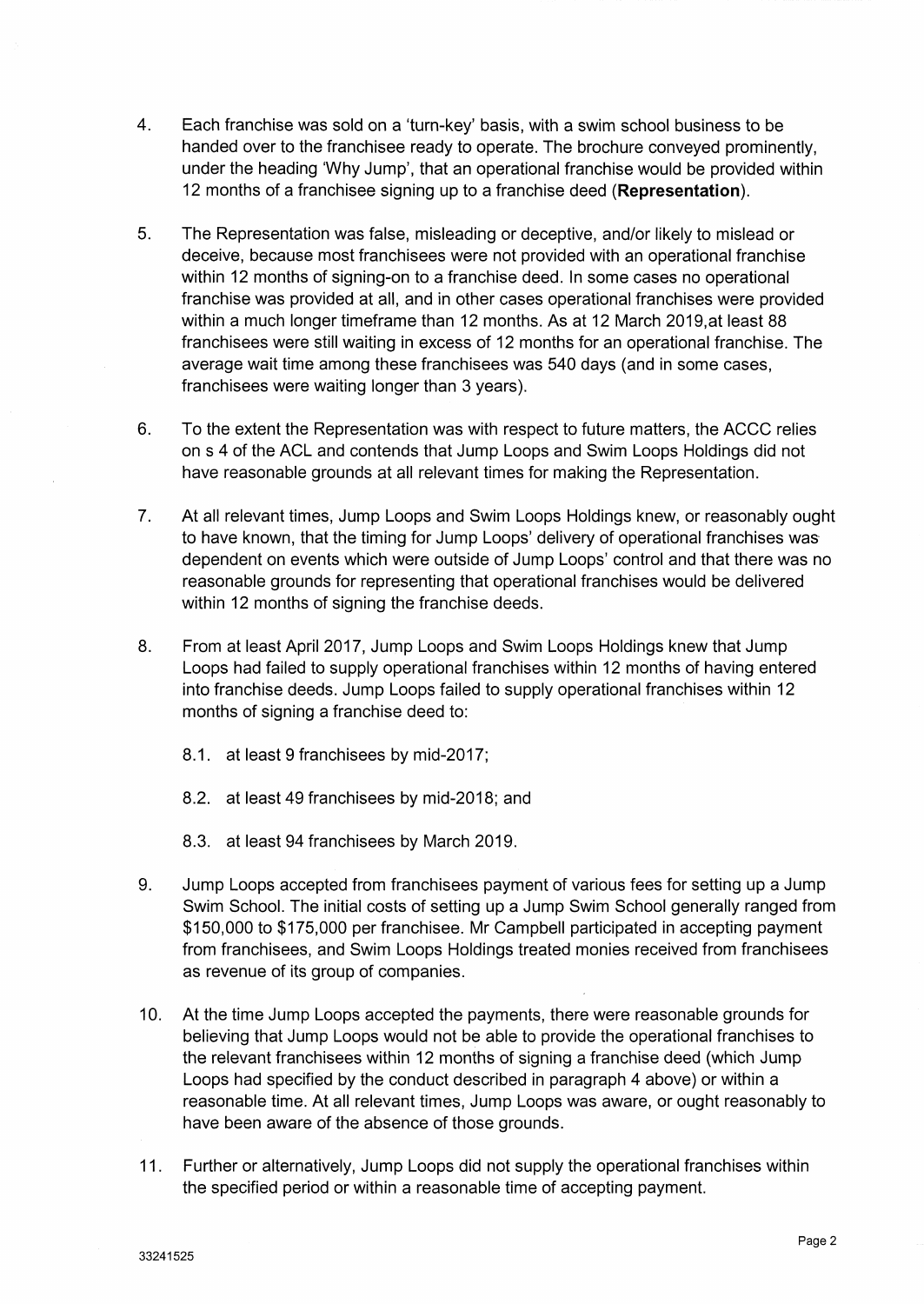12. Swim Loops Holdings is the holding company for a group of companies, including Jump Loops, which conduct the business of Jump Swim Schools; and Swim Loop Holdings also owned the intellectual property for the business. At all relevant times, Mr Campbell was the managing director of the group, including Jump Loops and Swim Loops Holdings. Mr Campbell was responsible for and had knowledge of all aspects of the operation and management of Jump Loops and Swim Loops businesses, including marketing and selling franchises. The knowledge of Jump Loops was therefore shared by Mr Campbell and Swim Loops Holdings.

## **C. THE RELIEF SOUGHT FROM THE COURT**

13. The ACCC seeks the relief set out in the accompanying Originating Application.

#### **D. THE PRIMARY LEGAL GROUNDS FOR THE RELIEF SOUGHT**

- 14. For the reasons set out in paragraphs 2 to 9 above, by making the Representation, Jump Loops and Swim Loops Holdings, in the period from March 2016 until at least May 2018, or alternatively, the date on which Jump Loops and Swim Loops Holdings ceased providing copies of the brochure to prospective franchisees (a date which is best known to the respondents), in trade or commerce:
	- (a) engaged in conduct which was misleading or deceptive, or likely to mislead or deceive, in contravention of s 18(1) of the ACL; and
	- (b) made a false or misleading representation that the franchises provided by Jump Loops to franchisees had the uses, benefits or performance characteristics described in the brochures, in contravention of s 29(1)(g) of the ACL.
- 15. For the reasons set out in paragraphs 2 to 12 above, in the period from at least April 2017 until at least 21 January 2019, Jump Loops contravened s 36(3) of the ACL by accepting payment for the franchises where there were reasonable grounds for believing that Jump Loops would not be able to supply the operational franchise to each relevant franchisee within the specified period of 12 months of signing a franchise deed or a reasonable time, and in circumstances where Jump Loops was aware or ought reasonably to have been aware of the absence of those grounds.
- 16. For the reasons set out in paragraphs 2 to 12 above, in the period from March 2016 at least 21 January 2019, Jump Loops contravened s 36(4) of the ACL by not supplying the operational franchises to each franchisee within the specified period of 12 months of signing a franchise deed or a reasonable time of accepting payment.
- 17. For the reasons set out in paragraphs 2 to 13 above, Swim Loops Holdings had actual knowledge of the essential facts constituting the contraventions by Jump Loops, and participated in the contraventions, and was thereby involved (within the meaning of s 2 of the ACL) in its contraventions.
- 18. For the reasons set out in paragraphs 2 to 13 above, Mr Campbell had actual knowledge of the essential facts constituting the contraventions by Jump Loops and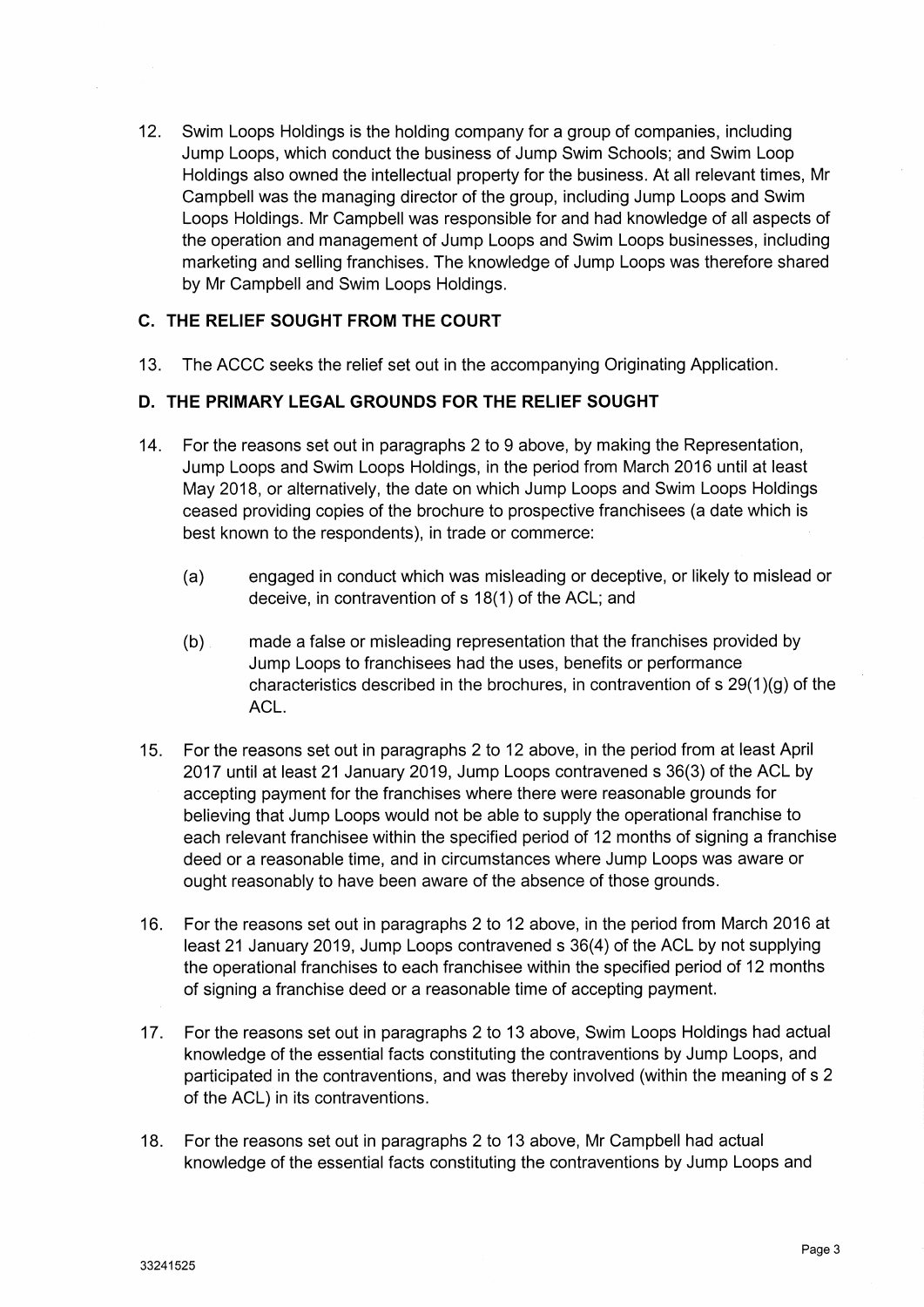Swim Loops Holdings, and participated in the contraventions, and was thereby involved (within the meaning of s 2 of the ACL) in their contraventions.

## **E. THE ALLEGED HARM**

19. The contravening conduct caused loss or damage to franchisees, both in respect of the fees that were paid without receiving operational franchises, and in the time, effort and money expended, and consequential losses incurred such as ongoing costs associated with commencing a business including rental payments, in anticipation of receiving operational franchises when this did not eventuate within the 12 month timeframe or at all.

Date: 17 June 2019

Signed by Matthew Crowley Australian Government Solicitor Lawyers for the Applicant

This Concise Statement was prepared by Matthew Crowley and James Docherty of Australian Government Solicitor, and Oren Bigos of Counsel.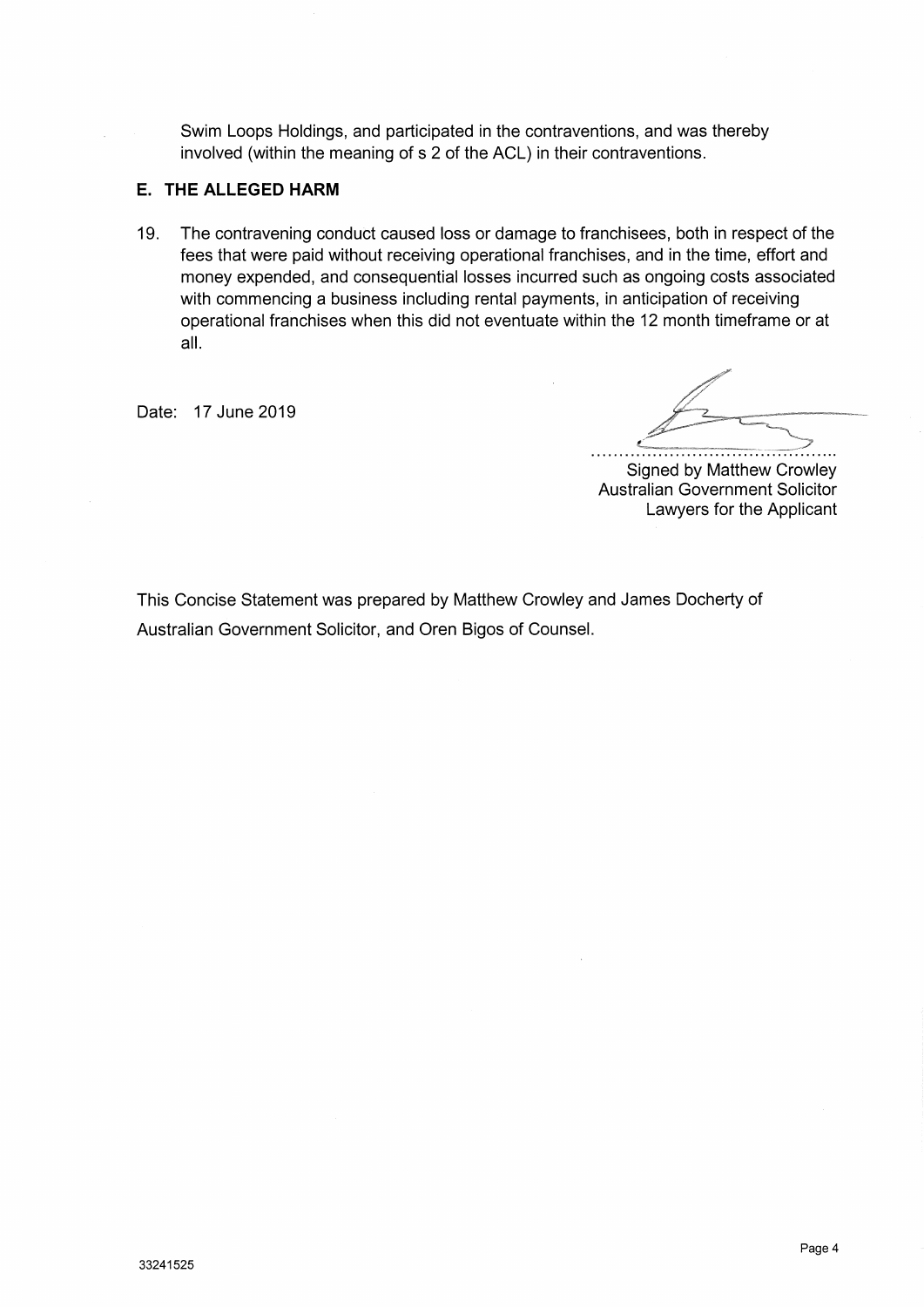## **Schedule**

No. VID of 2019

 $\overline{\phantom{a}}$ 

Federal Court of Australia District Registry: Victoria Commercial and Corporations NPA Regulator and Consumer Protection Sub−area

#### **Respondents**

Second Respondent:

# **SWIM LOOPS HOLDINGS PTY LTD (ACN 607 815 636)**

Third Respondent:

**IAN MICHAEL CAMPBELL**